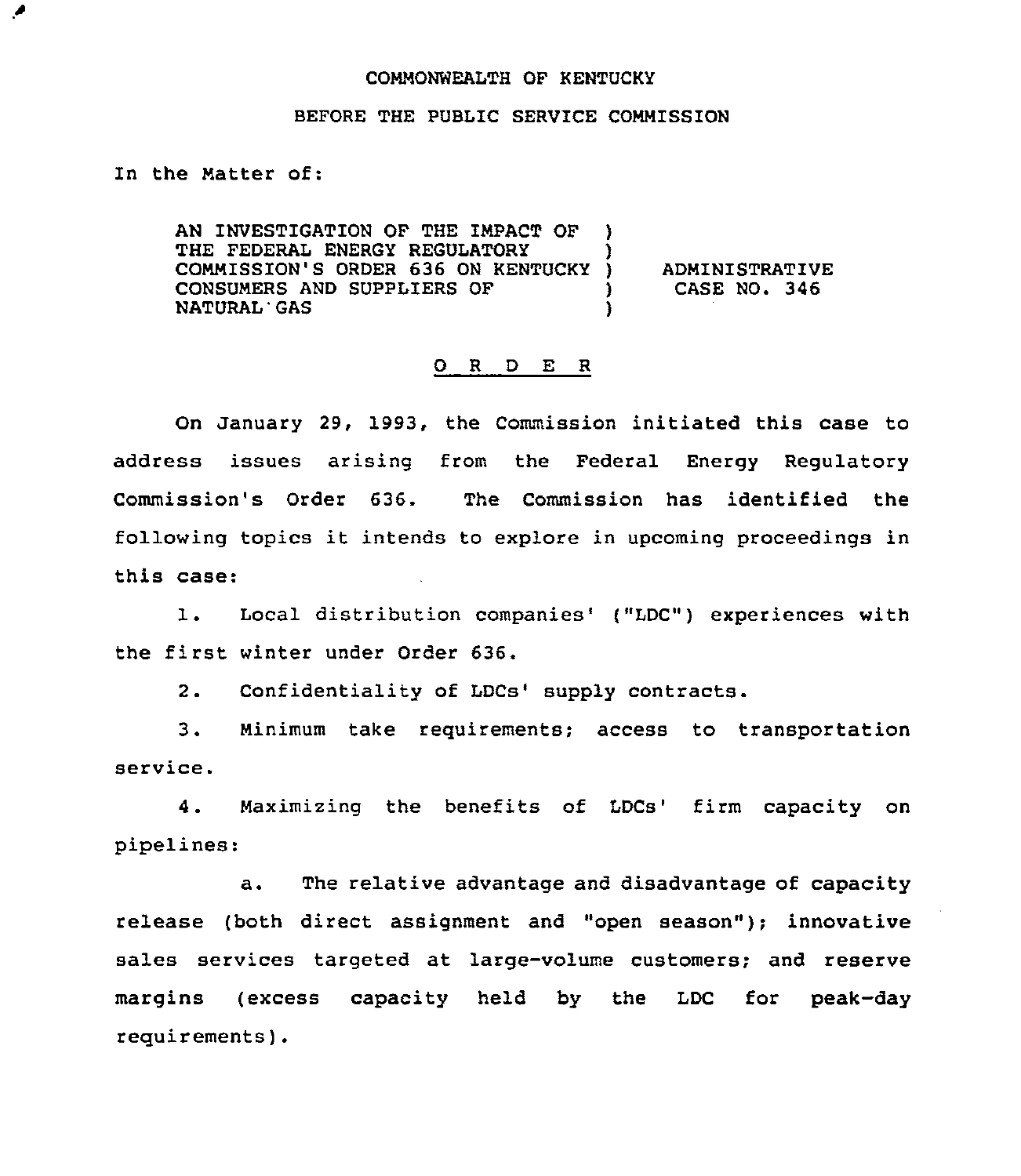b. Appropriate incentive mechanisms for capacity release programs.

 $\epsilon^{\prime}$ 

c. The possible advantages of release or assignment of storage capacity.

5. Unbundling of LDC transportation and sales services: should sales of system supply gas to transportation customers be made only through standby or agency services2

6. Defining interruptible transportation service:

a. Should interruption of customers on interruptible service take place on a predictable (i.e., pro rata) basis, or is the traditional character of this service sufficient notice to the customer that it should be prepared for total interruption at any time?

b. Should the LDC be required to verify that the customer either has alternate fuel options or that it can withstand interruption?

c. Should interruptible contracts be in sufficient detail that they address such issues as interruption due to supply vs. capacity constraints, compensation for seizure of customerowned gas when replacement volumes are cheaper than seized volumes, etc.2

IT IS HEREBY ORDERED that any party wishing to suggest additional topics for the Commission's consideration shall do so within 30 days of the date of this Order. The issues listed above, plus any others deemed to be within the scope of this proceeding, will be the subject of future data requests as well as a public hearing.

 $-2-$